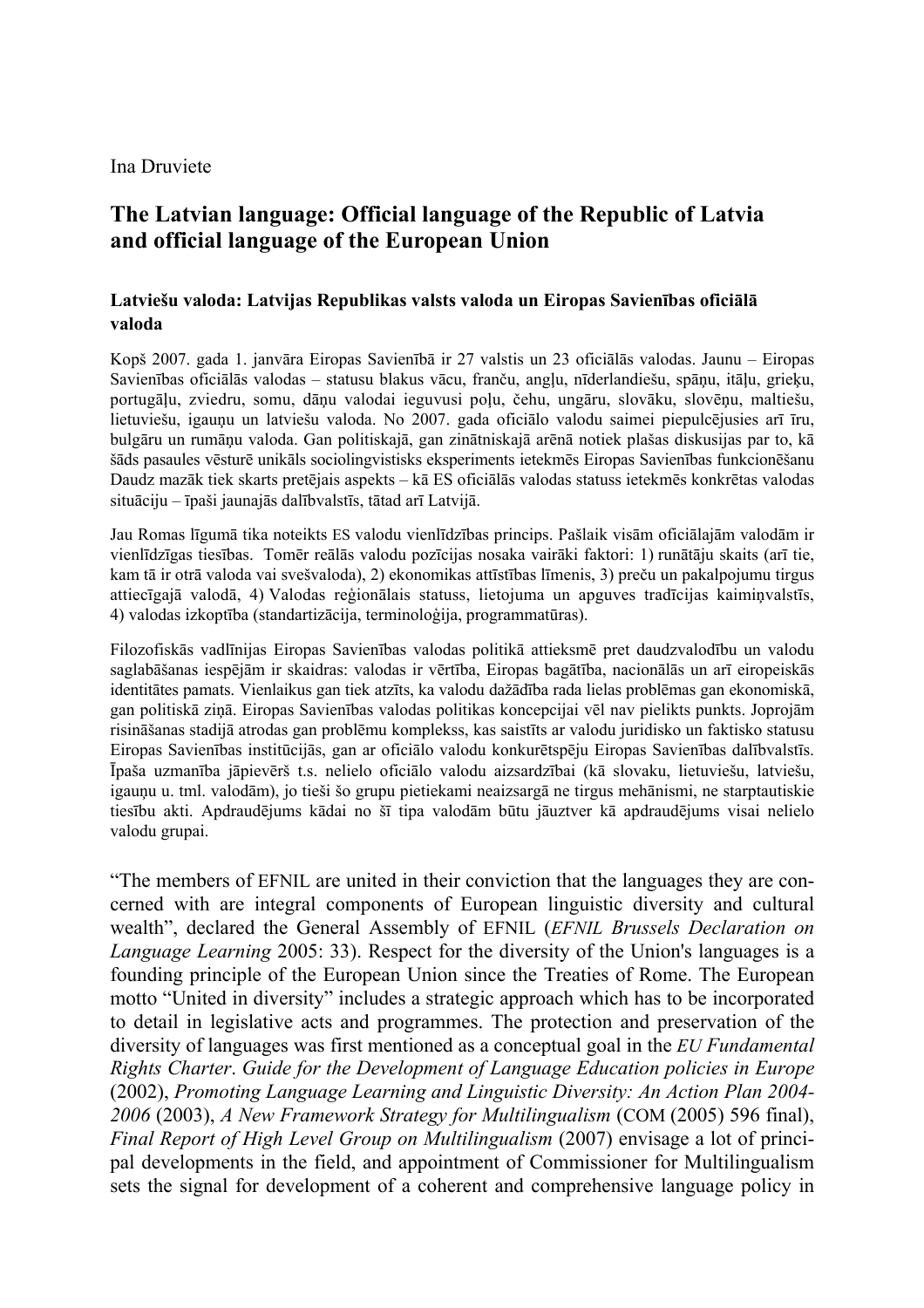the European Union. However, the mechanisms for full-blooded protection of languages under processes of European integration and multilingualism need further elaboration in order to reflect economic and ethnodemographic diversity of the member-states.

According to one of the possible classifications the languages spoken in the EU could be divided as follows:

- 1) Official and working languages (23 since 2007, including former "treaty language", Irish).
- 2) Language with special status in the programmes (Luxembourgish).
- 3) Regional and minority languages:

45 "lesser used languages" in old member states,

?? in new member states;

- 4) Non-territorial languages (Yiddish, Romani).
- 5) Diaspora languages of refugees and labor migrants.

This classification reflects the official or formal status of languages paying no attention to their sociolinguistic features. The actual positions of languages depend on several factors, for instance:

- 1) Quantity of speakers (including L2 speakers).
- 2) Development of economy in the country.
- 3) Market for goods and services in the language (economic value).
- 4) Traditions of use and learning in neighboring and other countries**.**
- 5) Linguistic development (standardization, terminology, software etc.).

A lot of attention has been paid to implementation of the *Charter for Regional or Minority Languages* (1992), to activities of the *Bureau for Lesser Used Languages* and to protection of languages having no official status in the respective member state in general. The protection of minority language rights has been supervised by many international human rights bodies and widely discussed in academia. *Final Report of High Level Group on Multilingualism* (2007) states that "revitalization, maintenance, further development, and long-term survival of Europe's regional and minority languages should continue to be a matter of European concern". Specific attention and protection deserves the Liv language – common treasure for Baltic and Finno-Ugric peoples.

However, the official languages also have a unique and irreplaceable role in the European language landscape. Official language play a great role for integration of multilingual societies, and official language skills guarantee social inclusion. Therefore language policy documents for the European Union should also address the official languages and not only minority and regional languages.

In order to demonstrate the impact of coordination (or lack of coordination) of EU and national language policy the Latvian case has been chosen.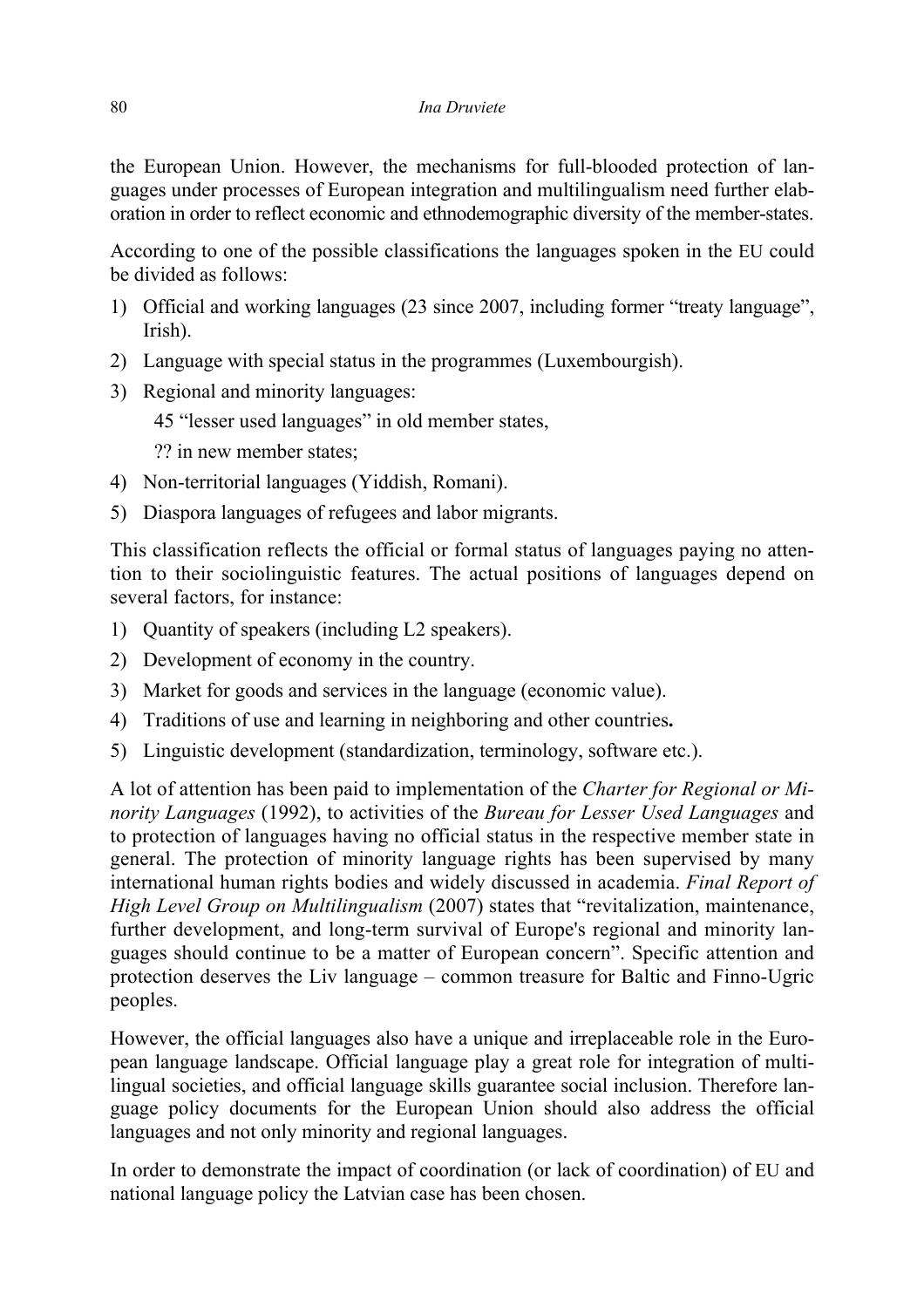Republic of Latvia was founded in 18 November 1918. After incorporation in the Soviet Union (1940-1991) independence was renewed in 21 August 1991. The Republic of Latvia is a parliamentary democracy. In February 1999 Latvia joined the World Trade Organization, in March 2004 NATO and as from the  $1<sup>st</sup>$  of May 2004 it is a full member of the European Union.

In 2007 Latvia has approx. 2,290,700 inhabitants. The following table lists the ethnic composition of Latvia's population. Table 1 is based on round off data taken from the 1989 census and a projection of 2006 from the Civil Data Register.

|                     | 1989    |           | 2006    |           |
|---------------------|---------|-----------|---------|-----------|
| Latvians            | 52.2%   | 1,396,100 | 59.0%   | 1,351,489 |
| <b>Russians</b>     | 34%     | 902,300   | 28.5%   | 652,204   |
| <b>Belarussians</b> | 4.4%    | 117,200   | 3.8%    | 86,594    |
| Ukrainians          | 3.4%    | 89,300    | 2.5%    | 58,175    |
| Poles               | 2.2%    | 59,700    | 2.4%    | 55,682    |
| Germans             | 0.1%    | 2,900     | $0.2\%$ | 3,799     |
| Lithuanians         | 1.3%    | 34,100    | 1.4%    | 31,307    |
| Jews                | 0.6%    | 16,300    | 0.4%    | 9,529     |
| Roma                | $0.3\%$ | 7,200     | $0.4\%$ | 8,498     |
| Other               | 1.2%    | 31,900    | 1.4%    | 33,488    |

Table 1: Ethnic composition of Latvia (1989 and 2006)

Latvians still cover only 58% of the total population and there still is a high proportion of Russians in Latvia mainly residing in the 7 biggest cities in which they constitute the majority of the population.

Two intertwining processes are taking place now: the integration of the society in Latvia (the linguistic integration against the background of the Latvian language skills) and integration of Latvia into the European Union (involving individual plurilingualism). Therefore the language planning strategy proceeds from the following principles:

- 1) An official language is both the symbol of the state and an instrument for integration of society. Learning and usage of Latvian is one of the main factors, which ensures the stability of a multilingual state.
- 2) Ensuring all inhabitants of Latvia the possibility to study and to use the Latvian language in order to promote the integration of the society.
- 3) Supporting the learning and use of the minority languages in Latvia.
- 4) Ensuring the possibility to study foreign languages in order to stimulate readiness for communication in a foreign language and integration into European structures.

The most distinctive feature of language situation is a great discrepancy among language skills, language attitudes and language use. The actual hierarchy of languages in multilingual society can better be characterised by their sociolinguistic functions rather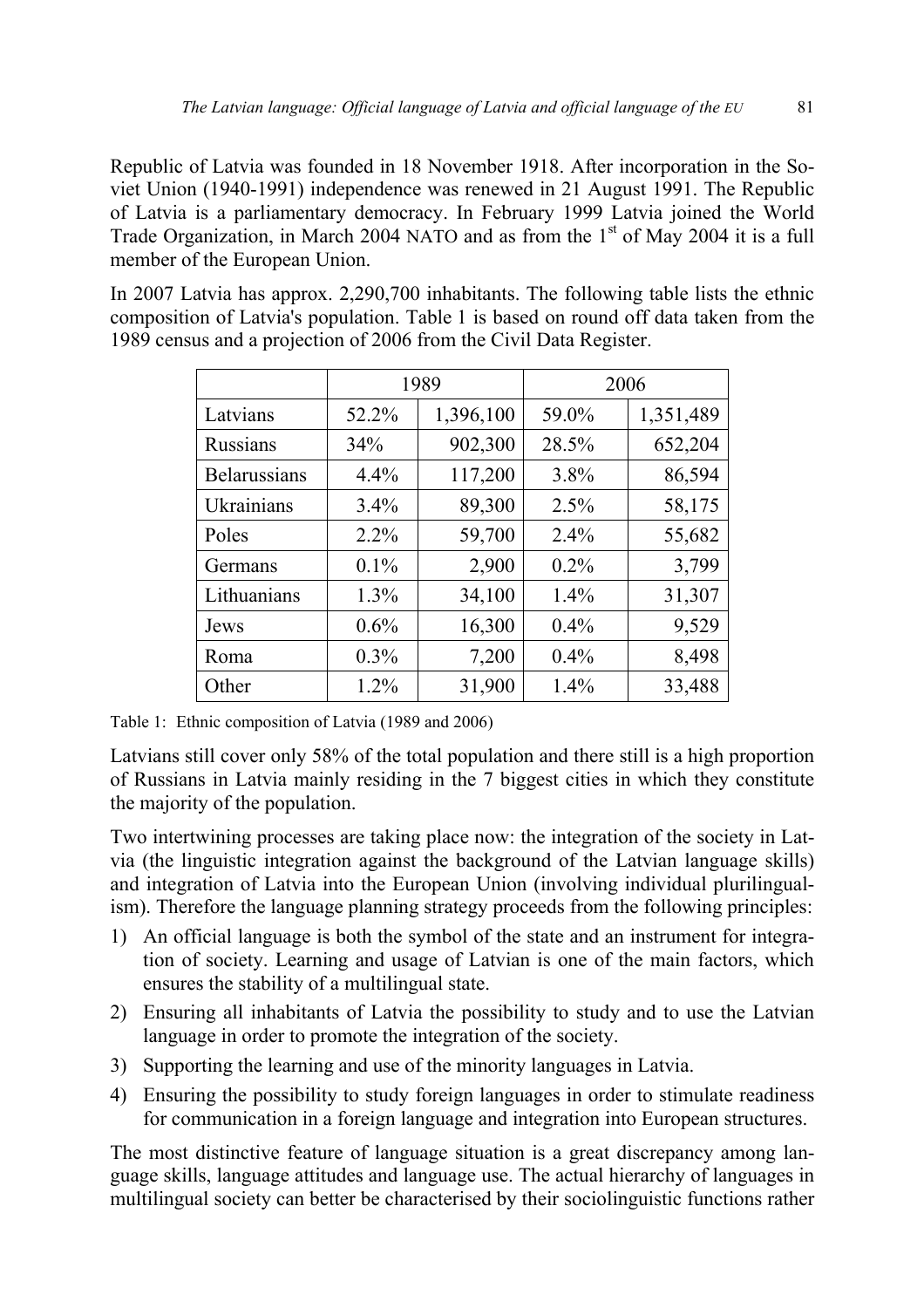than by their legal status. At present, there is almost a balanced situation between Latvian and Russian. There are different political and economic factors in favour of the use of each language. The strongest positions Latvian has in federal and municipal governments. Latvian instead of Russian has become the state and local government working language and the language of office work. The change of visual image (signs, advertisements, information) has taken place. Linguistic landscaping – language use in its written form (visible language) in the public sphere – has changed.

Realistic evaluation of the history and present position of the Latvian language would allow to make prognosis on the future perspectives in connection with objective ethnodemographic, economic, political processes in the country, Europe and the world. The maintenance of Latvian is determined by the complex of interdependent objective and subjective factors.

Among the factors positively influencing the maintenance of Latvian the following ones can be meant:

- 1) Sufficient number of L1 speakers and growing numbers of L2 speakers.
- 2) The use of Latvian in all the sociolinguistic functions especially in the Parliament, ministries and municipalities, and in all levels of education.
- 3) High quality of Standard Latvian (developed stylistic system and terminology).
- 4) Present status of the sole official State language and existing legal mechanisms for language protection (Law on State Language and regulations for its implementation).
- 5) Status of one of the official languages of the EU.

However, there are factors whose influence could be detrimental for maintenance of Latvian linguistic identity, e.g.:

- 1) Unstable economic situation and political fragmentation in the country.
- 2) Decrease of the total population of Latvians due to low birth-rates.
- 3) "Minority complex" among Latvians hindering the development of bilingualism among Russian-speaking community.
- 4) Higher economical value of the main languages in competition Russian and English.
- 5) The presence of huge Russian language community enjoying linguistic selfsufficiency.
- 6) Tendencies of globalisation and linguistic imperialism, integration of Latvia into supra-national structures as the European Union and NATO.
- 7) Implementation of some international minority rights standards, ignoring postcolonial language situation in Latvia and ensuring protection of minority languages, mainly Russian, at the expense of Latvian.
- 8) Insufficient financing for the strategic programme for research and development of the Latvian language.
- 9) Uncertainty about the future working and official language regime in the EU institutions.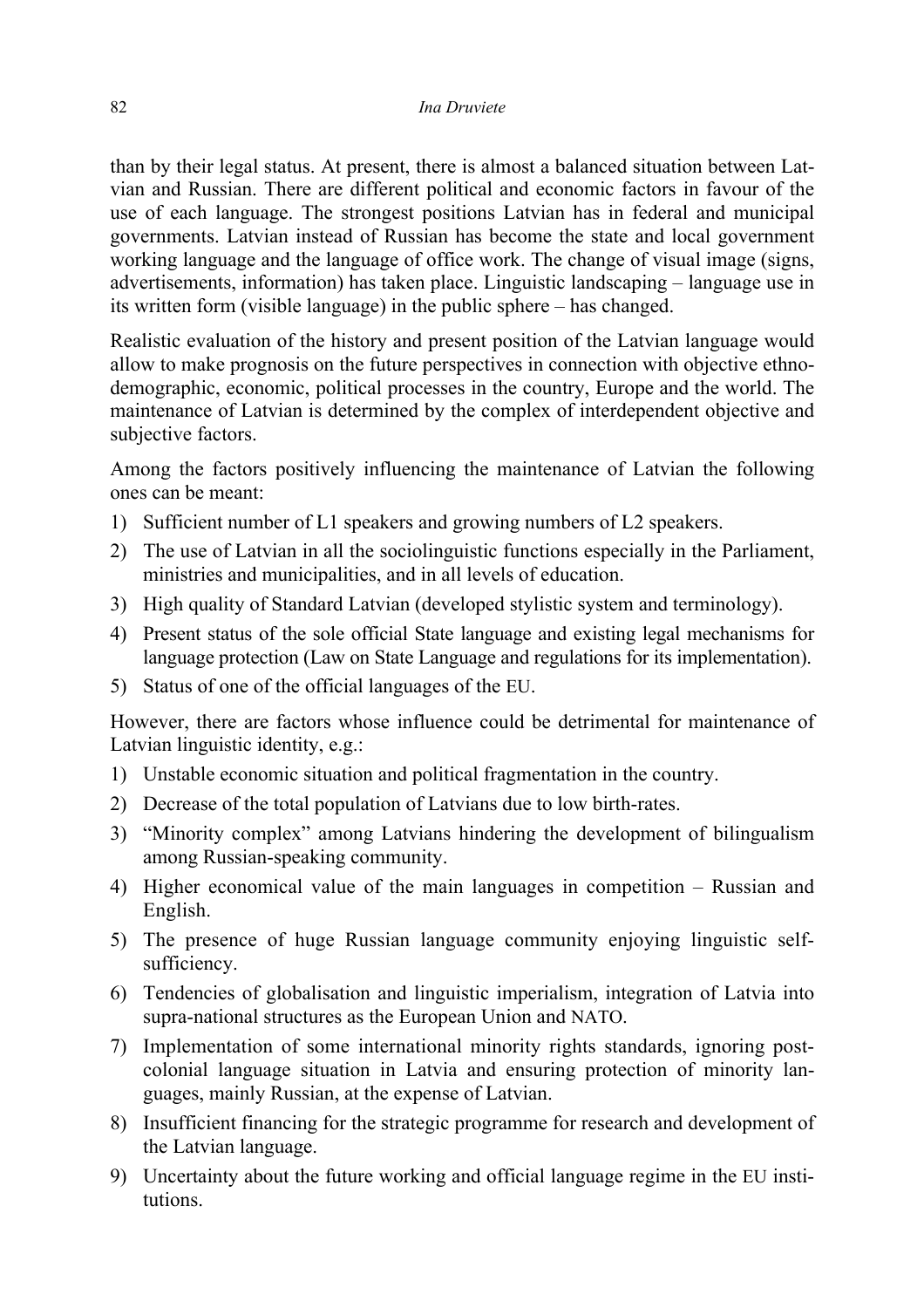The language, or the linguistic identity, occupies a special place in the complex structure of multiple identities. Europe has built its cultural identity on two instruments: Latin and the Christian religion. Is English as *lingua franca* becoming a new linguistic identity element? During the second half of the 20th century, two contradictory tendencies are taking place. One was the intensification of the globalization of all aspects of human life and the other was the continuing affirmation of special human identities. These developments are clearly visible in two major areas: 1) the development of ethnic and national identities, and 2) the evolution of identities based on particular ideologies and religions. There is a great number of factors which can endanger language as a backbone of identity: supranational corporations, free flow of goods, services and working-force, migration, international mass media etc. There is one more identity which is not mentioned very often among other identities – the identity of economic well-being. It has a direct impact on the language. People who identify themselves with a language not having high economic value are forced to use a language with higher economic value, at least in some spheres. However, the trends of globalisation and linguistic imperialism are bringing forth a counter phenomenon. The number of organizations and movements protecting the local identity is growing dramatically despite the logics of the market. In this confusion of global networks and local identities language plays a critical role. Language is the last bastion of resistance and selfcontrol, not just a tool of entrepreneurship. The preservation of the linguistic identity of a particular territory is the only way how to ensure the protection of linguistic diversity in the world.

It means that it is appropriate to raise the issue about future prospects of all EU languages, including the "official" ones. Will the respective communities be able to continue to use their language in the most significant sociolinguistic functions and to transmit it to the next generation under new circumstances? What is the role of the national governments, EU institutions and market forces in language maintenance or shift?

There is a difference between "old" and "new" member states' languages, too. Most of the "new member" states' languages have considerably less speakers than "old member" states' languages. The power of the most-spoken languages (English, French, German, Spanish, Italian) in the EU has been strengthened by great numbers of speakers worldwide and by developed traditions of teaching and learning as L2. Only Polish, Czech and Hungarian are more or less quantitatively competitive as concerns L1 speakers. None of newcomers' languages have developed traditions of teaching as a foreign language abroad (see Eurobarometer surveys). The fact that only five "big" languages have been chosen for creation of a *European Survey on Language Competenc*e as a means to collect the data necessary to construct a European level indicator would more and more deepen the gap among the "widely-taught" and "lesser-taught" EU official languages (*Framework for the European Survey on Language Competences.* COM (2007) 184 final).

We also have to pay attention to the fact that the percentage of minorities varies considerably among EU member states (e.g. till 5% in Austria, Denmark, Greece, Por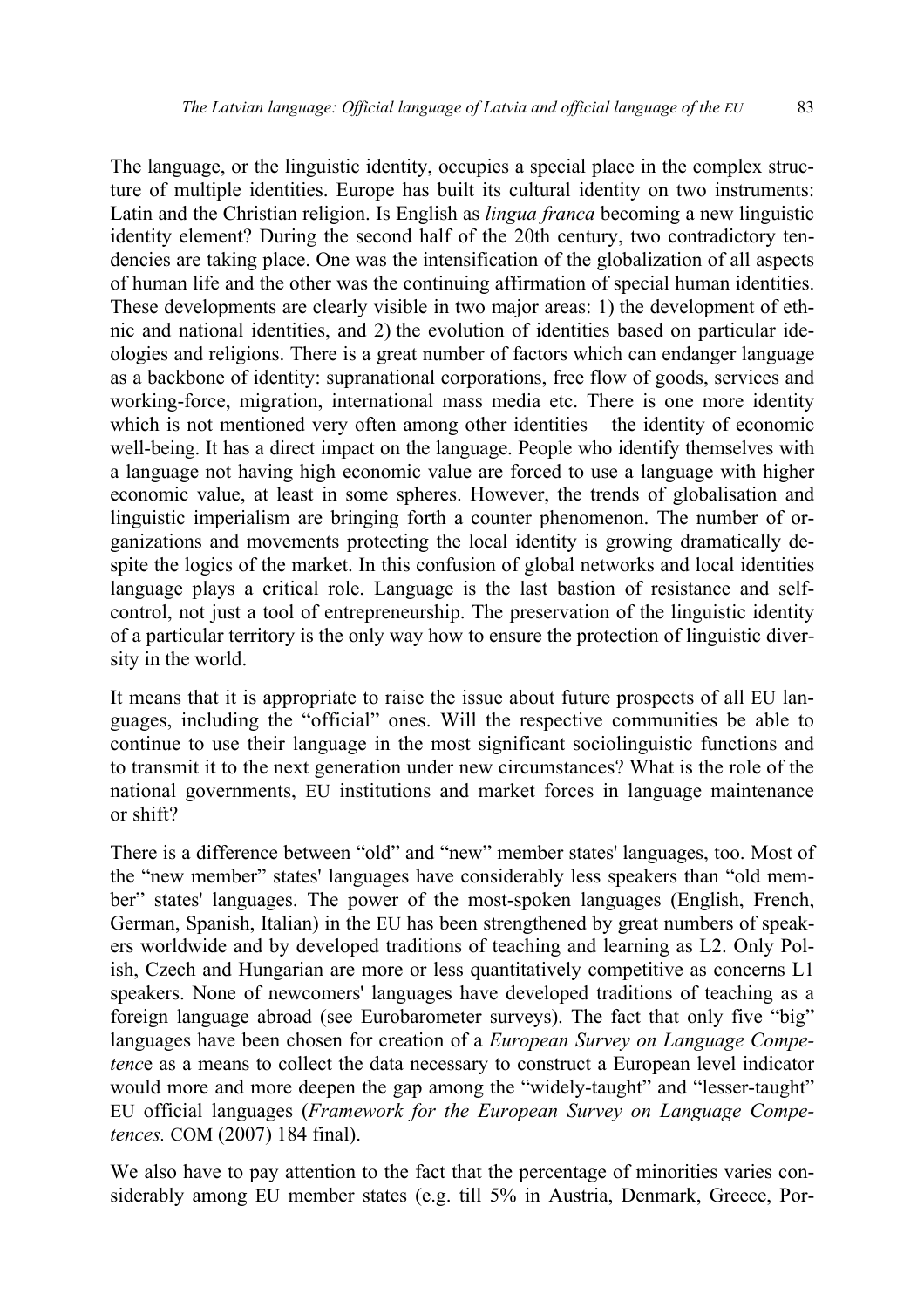tugal, Poland, more than 40% in Estonia and Latvia). Not all the inhabitants of the respective state are native or even second-language speakers of the official language (as in Latvia and Estonia).

Serious problems for some new member states' languages were caused by inappropriate application of Western European minority language rights standards to postimperial language situations in Eastern Europe.

Education plays a pivotal role for development of individual and societal multilingualism. Early language learning and context and language integrated learning (according Latvia's terminology – bilingual education) are being used across Europe and provide greater opportunities within the school curriculum for exposure to other languages. Most of the EU states are unanimous that students should master at least two foreign languages and should be linguistically able to enter labour market or continue education in other states, too. The task of educational systems is not only to teach languages, but also to debunk common myths (excessive costs of EU language services, the benefits of one or few EU languages, harmful effect of bilingualism etc.).

There is a tendency to identify bi-or multilingual tertiary education with Englishmedium education. The risks to develop so-called subtractive bilingualism (acquisition of the second language at the cost of their mother tongue or the official language) are becoming higher and associates with English-medium education mostly. In the Netherlands, Denmark, Sweden and even Germany more and more graduates are fluent in English failing at the same time to function as professionals in the official language. The European Commission has been forced to admit that "it needs to be recognized that the trend in non-English-speaking countries towards teaching through the medium in English, instead of through the national or regional language, may have unforeseen consequences for the vitality of those languages" (*A New Framework Strategy for Multilingualism.* COM (2005) 596 final: 6).

These unforeseen consequences may appear in various dimensions. If the language poorly functions in certain sociolinguistic domain (in this case – in higher education) this domain loss has a direct impact to several other domains (e.g. science) and quality of the respective language in general (e.g. terminology processes, academic writing, scientific popular literature et al.). Taking into account the hierarchically subordinated education system (pre-school, basic, secondary, vocational, higher, lifelong education) linguistic transformation in one phase inevitably would be followed by changes in language teaching and learning ideologies and practices throughout the system. Therefore sociolinguists being aware of the detrimental effects of subtractive bilingualism in higher education urge governments to take appropriate steps in order to protect fullblooded functioning of the official languages in all phases of systems of education.

Although language policy is in the first place the competence on the national policy levels here is an urgent need for more definite language policy in the European Union taking into account sociolinguistic realities: different economic (market) value of the official languages, historically established unofficial linguistic hierarchies. competition among "big" languages and different position of languages among identity elements. It